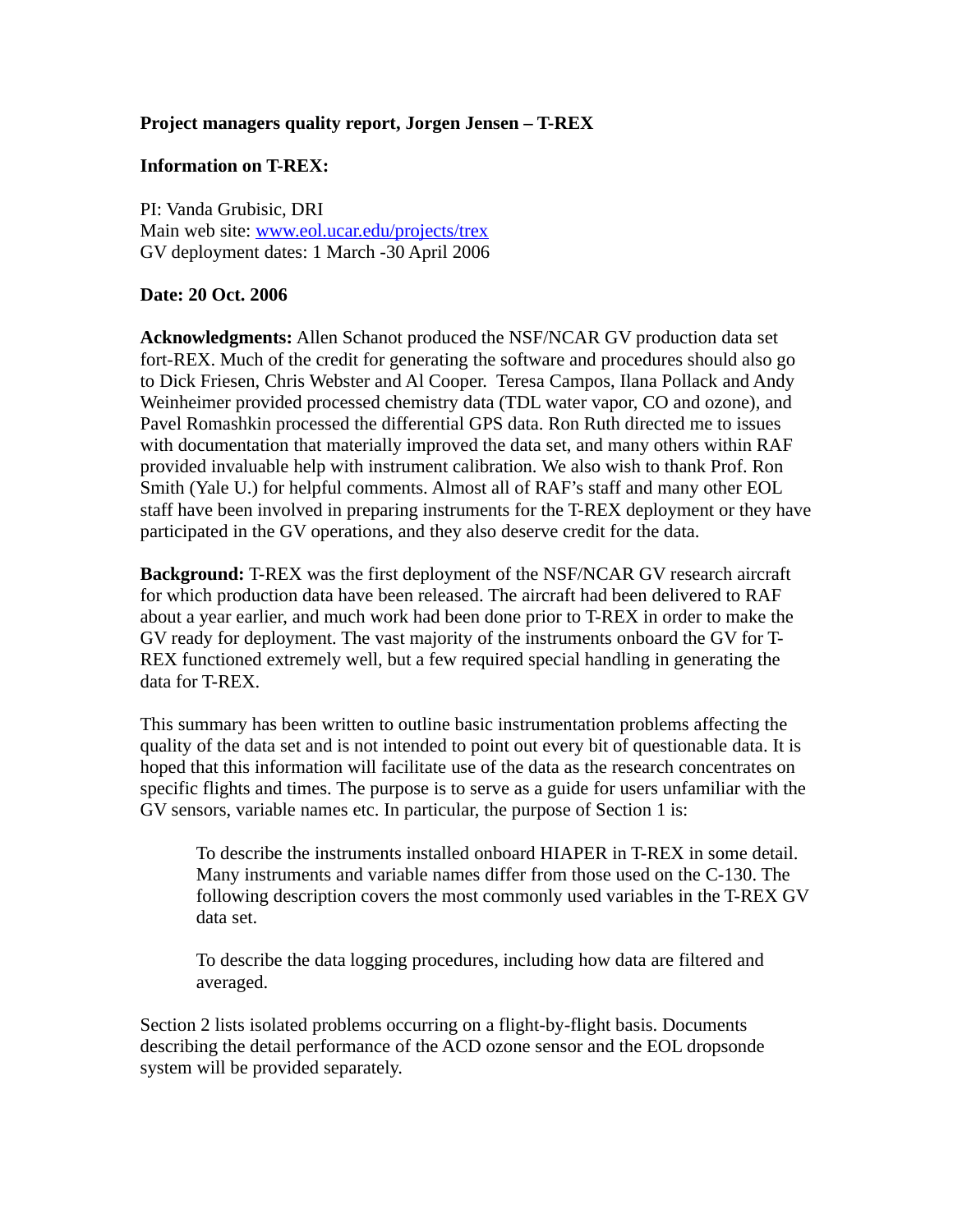### **Section 1: General discussion of sensors and measurements**

#### **Pressure:**

Static pressure is available using two different systems:

Static pressure is measured with a highly accurate Paroscientific (MODEL 1000) with a stated accuracy of 0.01% of full scale.

> PSF/PSX Static pressure as measured using the fuselage holes PSFC/PSXC Static pressure corrected for airflow effects (pcorr)

Use PSXC for the normal measure of pressure (e.g. in equation of state or hydrostatic equation).

A second static pressure system is provided by the GV avionics system. This is slower than the Paroscientific measurement, but it has been corrected for airflow effects and it is certified for 'Reduced vertical separation minimum' (RVSM) through the calculation of pressure altitude. RAF has no documentation on how Gulfstream and Honeywell corrected this pressure measurement, but the measurement has passed very strict FAA certification requirements.

#### **Temperature:**

Temperature was measured using four different sensors on the GV:

An unheated Rosemount sensor was used for fast-response measurements. This sensor can be affected by icing, but that did not appear to be a problem in T-REX. Two heated Harco sensors were used to give a slower response temperature that would also be adequate in icing conditions. A fourth measurement of temperature (slow and with some delay) was provided by the GV avionics instrumentation.

The Rosemount and Harco measurements were logged using analog channels that suffered from cross talk. As a consequence, RAF recommends using the blended temperature, ATX, see below, for all uses of the T-REX data set.

| <b>TTRL</b> | Total air temperature from fast Rosemount sensor           |
|-------------|------------------------------------------------------------|
| TT A        | Total air temperature from the avionics system             |
|             |                                                            |
| ATRL        | Ambient air temperature from the Rosemount system          |
| AT A        | Ambient temperature from the avionics system               |
| ATC/ATX     | Ambient temperature blended by low-pass filtering the      |
|             | avionics temperature and high-pass filtering the Rosemount |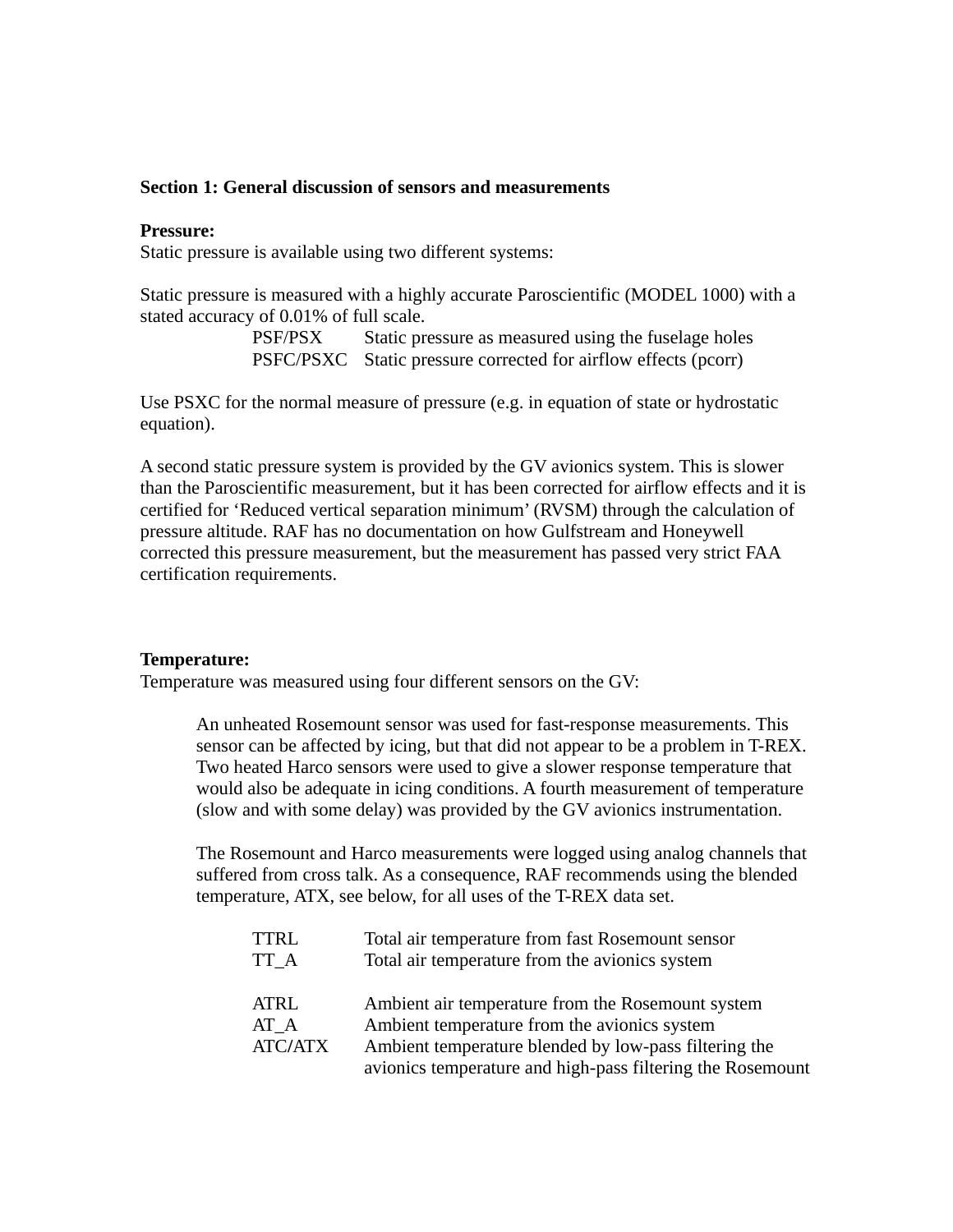measurements. Please note that this is the best available temperature measurement, but also that it is not perfect. The filter crossover point is at 30 s. In a sense we are using the absolute accuracy of the AT\_A sensor and the highfrequency response of the ATRL to generate ATX.

RAF recommends using ATX for the temperature in thermodynamic equations, etc.



*Measurements of temperature using the fast-response Rosemount sensor (ATRL), the generally slower avionics temperature (AT\_A) and the blended temperature (ATX).*

### **Dewpoint temperature and vapor density:**

Humidity was measured using three different sensors:

Two Buck Research 1011C cooled mirror hygrometers are used for tropospheric humidity. They have a sandwich of three Peltier elements to cool the mirror, and in comparison to earlier generations of cooled mirror hygrometers, they have a much-improved capability to measure at low temperatures. These sensors are assumed to measure dewpoint above 0C and frostpoint below 0C. The instrument has a quoted accuracy of 0.1 degC over the  $-75$  to  $+50$  degC; however, based on examination of the measurements RAF is not comfortable with accuracies better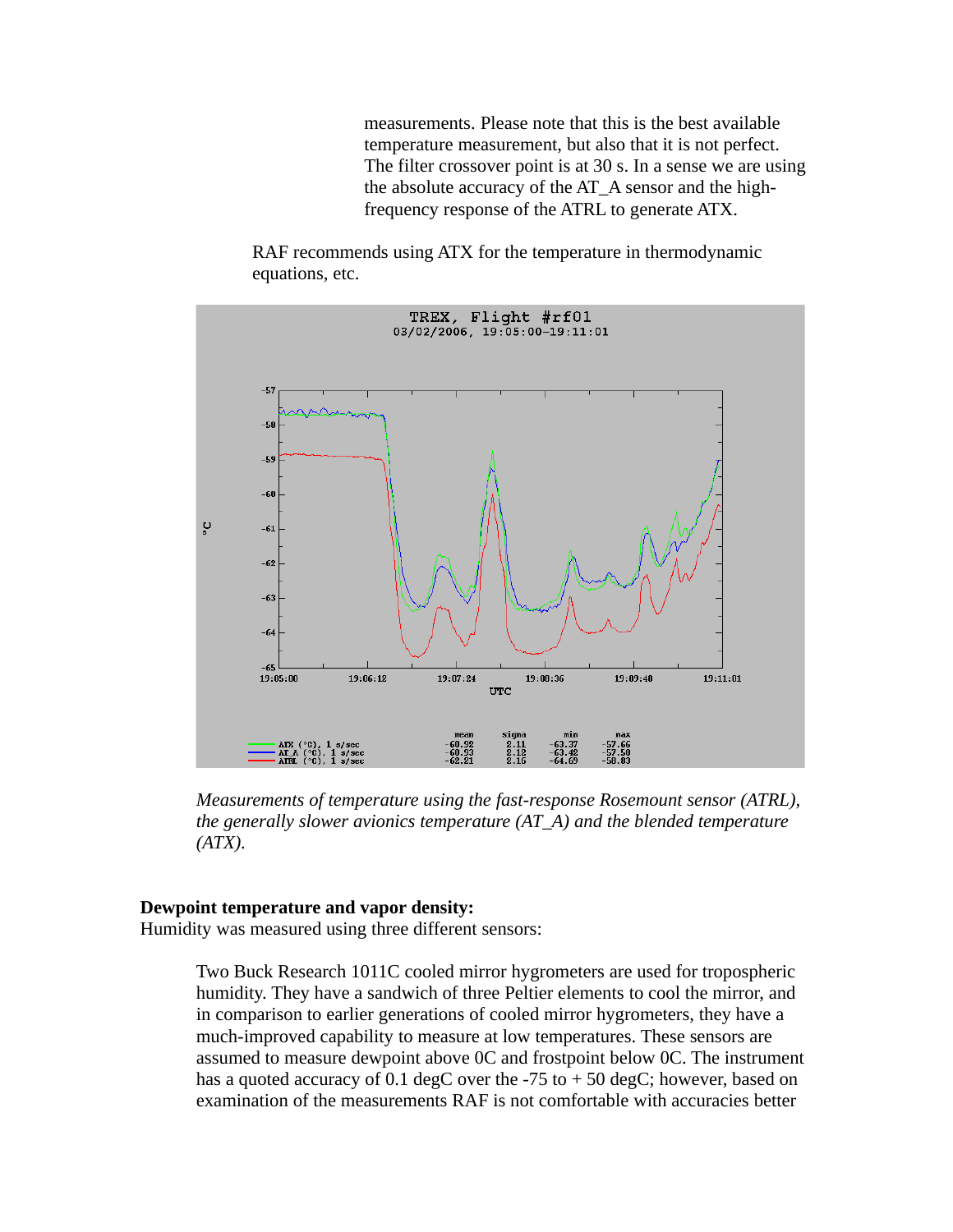0.5 degC for dewpoint and 1 degC for frostpoint. The cooled-mirror sensors are slow, in particular at lower temperatures, and this may give considerable differences between the measurements from the two units. Their cooling rates depend in part on the airflow through the sensor, and this may depend on the angle of the external stub relative to the airflow. The angle may differ between the two sensors, and this may contribute to response-time differences between the sensors. At very low temperatures the sensors may jump ("rail") to even lower temperatures. The cooled mirror temperatures are included when they are outside the sensor operating range; this is caused by the need to use values of water vapor in other calculations (e.g. true airspeed)

Humidity was also measured using a MayComm Open-path Laser Hygrometer. This dual-channel hygrometer detects optical absorption of water vapor at 1.37 um. The sensor has an estimated accuracy of 5-10% of ambient humidity (units of ppbv). The sensor has two spectral channels that are used to determine high and low values of humidity, and they are combined to give a single value of humidity, see below.

| <b>DPLS</b>                                        | Dewpoint/frostpoint for left fuselage cooled-mirror sensor. |  |
|----------------------------------------------------|-------------------------------------------------------------|--|
| <b>DPLC</b>                                        | Dewpoint for left cooled-mirror sensor.                     |  |
| <b>DPRS</b>                                        | Dewpoint/frostpoint for right cooled-mirror sensor.         |  |
| <b>DPRC</b>                                        | Dewpoint for right cooled-mirror sensor.                    |  |
| <b>DPXC</b>                                        | Dewpoint, from either right or left cooled-mirror sensor.   |  |
|                                                    | The project manager has chosen the best performing of       |  |
|                                                    | either DPLC or DPRC for a given flight. Use this as a slow, |  |
|                                                    | tropospheric sensor.                                        |  |
| <b>MR</b>                                          | Mixing ratio (g/kg) based on DPXC.                          |  |
| MRTDL                                              | Mixing ratio (g/kg) based on TDL sensor.                    |  |
| MRTDL_LHL Mixing ratio (ppmv) based on TDL sensor. |                                                             |  |
| MRTDL LHS Do not use.                              |                                                             |  |

RAF recommends using DPXC as a slow 'tropospheric' variable, and RAF recommends using MRTDL as a fast-response 'tropospheric' variable. MRTDL is also recommended for all 'stratospheric' use.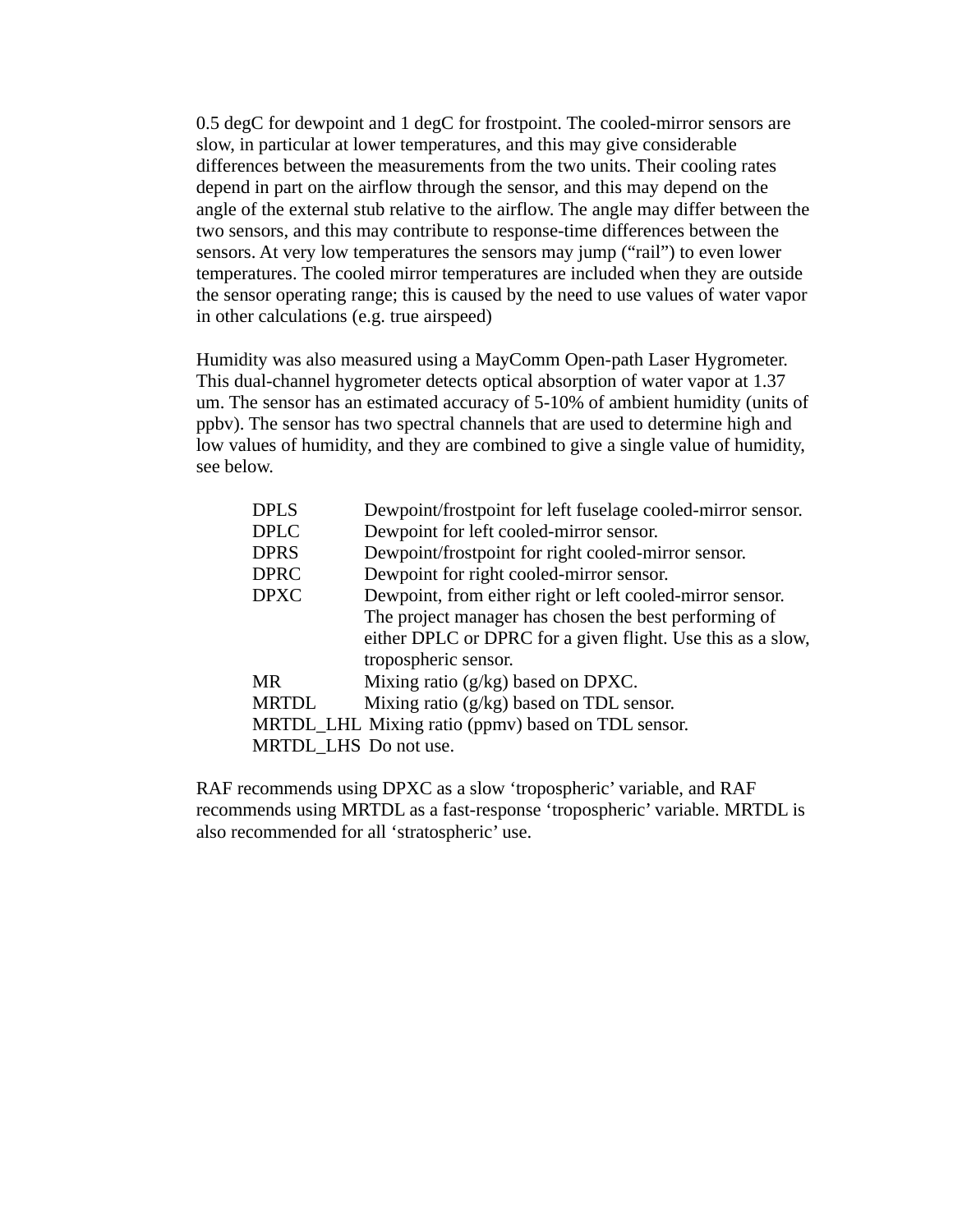

*Examples of dewpoint responses (top box). DPRC was used to calculate DPXC, which in turn was used to calculate the mixing ratio, MR, bottom box. The bottom box also shows the TDL calculated mixing ratio, MRTDL. Note that the three humidity measurements typically show large differences at cold temperatures. This is a clear example of why the TDL should be used at cold temperatures.*



*Overshooting of cooled-mirror hygrometers may occur when humidity increases rapidly.*

## **Attack and sideslip angles:**

Measurements of attack and sideslip were done using the 5-hole nose cone pressure sensors, primarily ADIFR and BDIFR. Although sampled at 50 sps, internal filtering in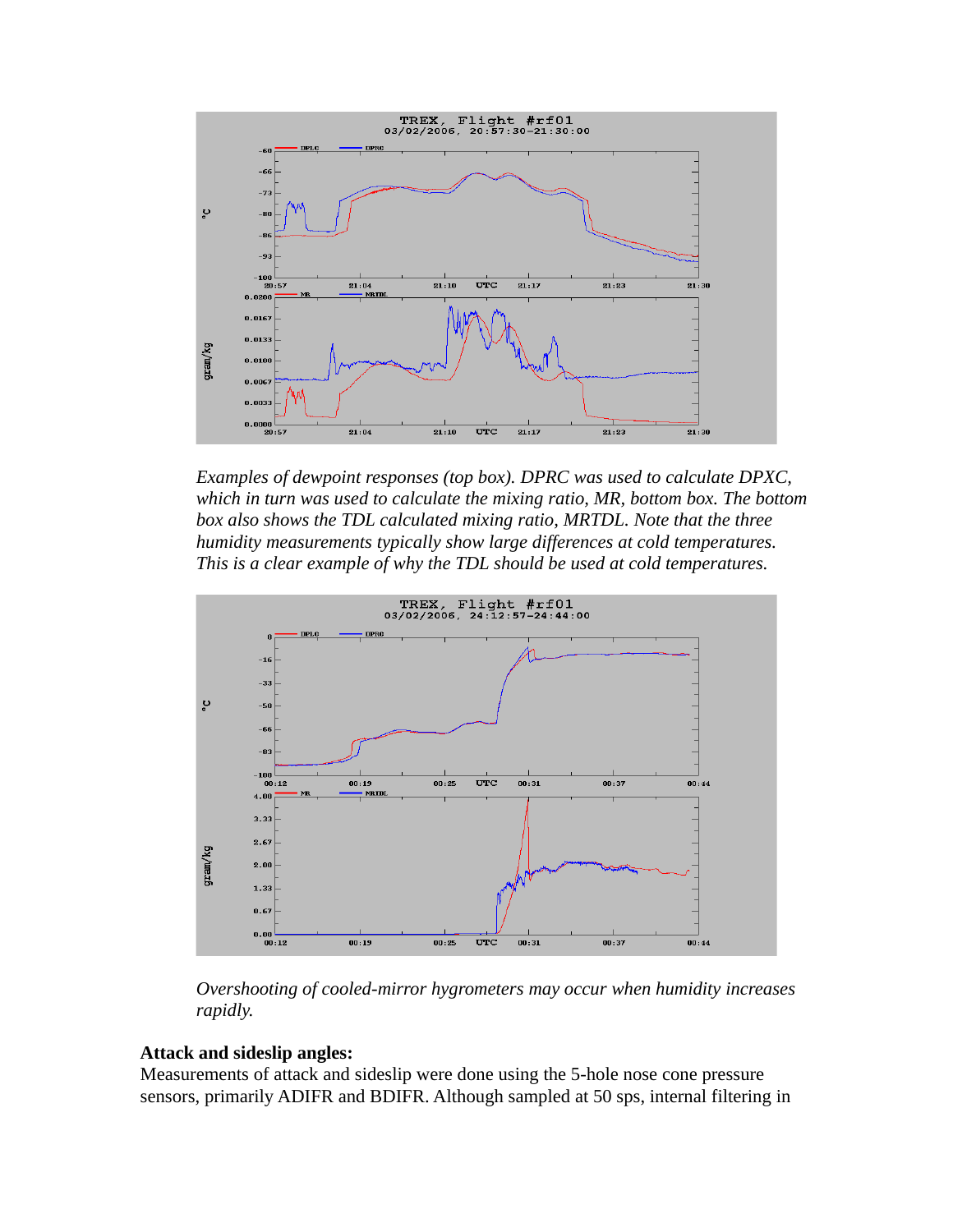the Mensor pressure sensors (model 6100) limits usefulness of high-rate analysis to about 5 Hz.

| <b>ADIFR</b>  | Attack angle pressure sensor   |
|---------------|--------------------------------|
| <b>ATTACK</b> | Attack angle                   |
| <b>BDIFR</b>  | Sideslip angle pressure sensor |
| <b>SSLIP</b>  | Sideslip angle                 |

Both ATTACK and SSLIP were corrected using in-flight maneuvers.

## **True airspeed:**

True airspeed was also measured primarily using a Mensor 6100 sensor, thus limiting the effective response to 5 Hz.

The radome pitot tube system uses the center hole of the 5-hole nose cone in conjunction with the research static pressure ports on the fuselage aft of the entrance door. A standard avionics pitot tube is also mounted on the fuselage aft of the radome, and this system is also referenced to the fuselage static ports aft of the main entrance door. It was found during empirical analysis that the fuselage pitot system gave more consistent results in reverse-heading maneuvers; it is suspected that this is due to random pressure changes at the radome center hole as has been suggested by modeling. The fuselage system is used for the calculation of the aircraft true airspeed, as well as for attack and sideslip angles. True airspeed is also provided from the aircraft avionics system, but this system is considered of slower response. Measurements using the radome and fuselage pitot systems were corrected using in-flight maneuvers.

| <b>TASR</b>  | True airspeed using the radome system                       |  |
|--------------|-------------------------------------------------------------|--|
| TASF/TASX    | True airspeed from the fuselage pitot system                |  |
| <b>TASHC</b> | True airspeed using the fuselage pitot system and adding    |  |
|              | humidity corrections to the calculations; this is mainly of |  |
|              | benefit in tropical low-altitude flight.                    |  |
| TAS A        | True airspeed from the avionics system                      |  |

RAF recommends using TASX as the aircraft true airspeed.

## **Position and ground speed:**

The measurement of aircraft position (latitude, longitude and geometric altitude) and aircraft velocities relative to the ground are done using five different sensors onboard the GV:

Garmin GPS (Reference): These data are sampled at 10 sps and averaged to 1 sps. This is a simple GPS unit with a serial output, and the measurements are available in real-time. The values from this sensor start with a "G"; e.g.:

| GGLAT | Latitude  |
|-------|-----------|
| GGLON | Longitude |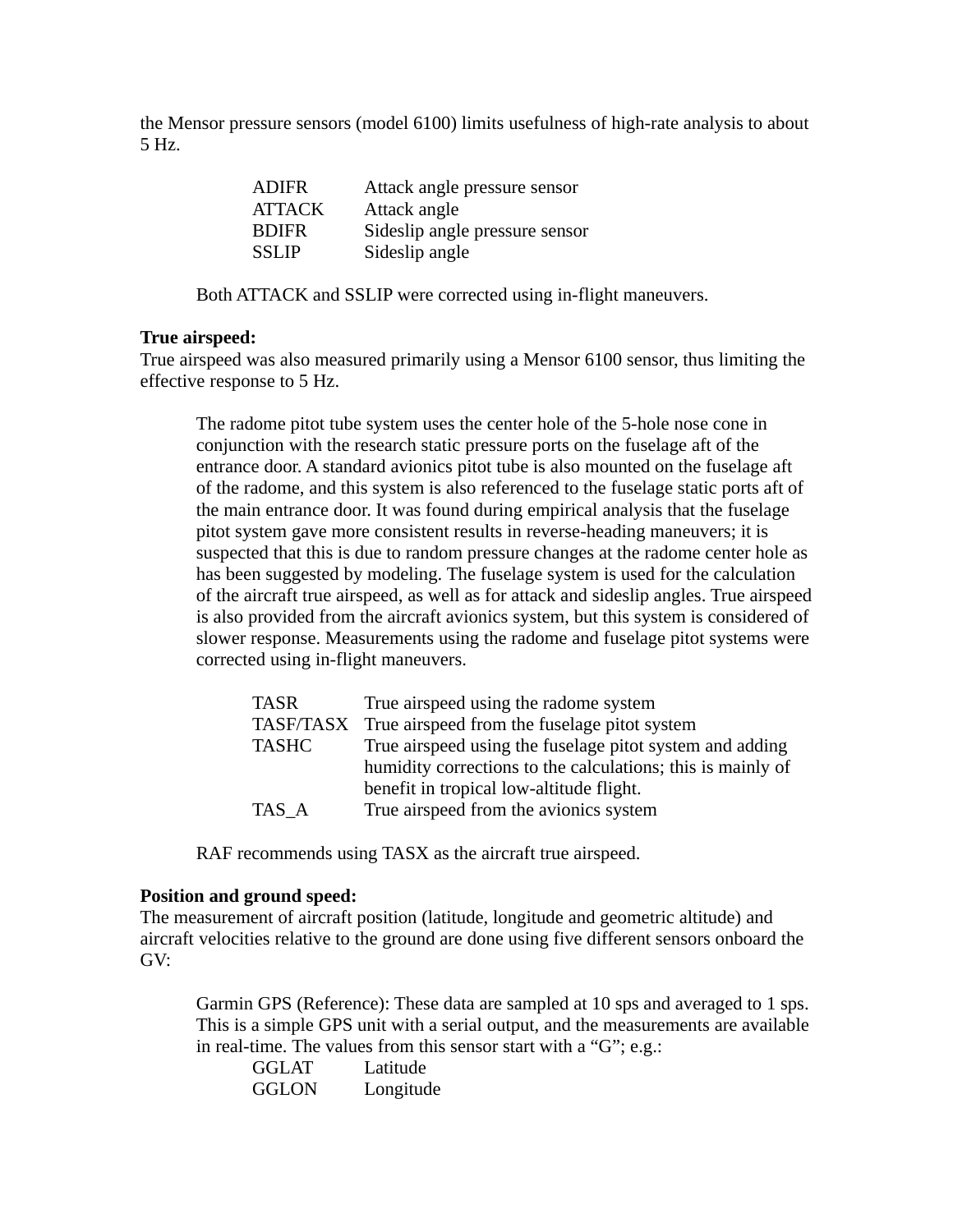| Geometric altitude              |
|---------------------------------|
| Ground speed                    |
| Ground speed in north direction |
| Ground speed in east direction  |
|                                 |

These are good values to use for cases where the highest accuracy is not needed. These variables are subsequently used to constrain the INS drift for the calculations of the GV winds; more about this below.

GV GPS: The GV flight deck is equipped with another simple GPS unit, and the data from this unit has subscript "\_G" at the end, i.e.:

| LAT G           | Latitude                            |
|-----------------|-------------------------------------|
| LON G           | Longitude                           |
| $\text{ALT\_G}$ | Geometric altitude                  |
| GSF G           | Ground speed                        |
| VNS G           | Ground speed in the north direction |
| VEW G           | Ground speed in the east direction  |
| VSPD G          | Vertical speed of the aircraft      |

Novatel differential GPS: This is an extremely accurate Novatel OEM-4 GPS system providing accuracies estimated to be in the range of better than 0.2 m for most of T-REX. These data are post-processed with data from ground stations, including the EOL station in Owens Valley, in order to obtain the high accuracy. The differential GPS data are given relative to the NAD83 geoid. The data are logged on dedicated data logger and later merged with the main aircraft data.

|               | LAT_DGPS Latitude of the GPS antenna                                   |  |
|---------------|------------------------------------------------------------------------|--|
|               | LON_DGPS Longitude of the GPS antenna                                  |  |
|               | ALT DGPS Altitude of the GPS antenna                                   |  |
|               | ALT_DGPSP Altitude of the static pressure transducer. This altitude is |  |
|               | preferred for high-precision work on pressure                          |  |
|               | perturbations.                                                         |  |
| VEWDG         | Ground speed, east direction                                           |  |
| VNSDG         | Ground speed, north direction                                          |  |
| <b>VSPDDG</b> | Vertical aircraft speed                                                |  |
|               |                                                                        |  |

Honeywell inertial reference system 1 and 2: The GV has three inertial systems on the flight deck. Data from the first two of these are logged on the main aircraft data logger, with subscripts the latter having variable names with suffix "\_IRS2". The advantage of the IRS values is that they typically have very high sample rates and very little noise from measurement to measurement. However, since they are based on accelerometers and gyroscopes, their values may drift with time. The drift is corrected for by filtering the INS positions towards the GPS positions with a long time constant filter; the filtered values have a "C" added to the end.

| <b>LAT</b> | latitude from IRS 1, no GPS filtering            |
|------------|--------------------------------------------------|
| LATC       | latitude from IRS 1, filtered towards GPS values |
| LAT IRS2   | latitude from IRS 2, no GPS filtering            |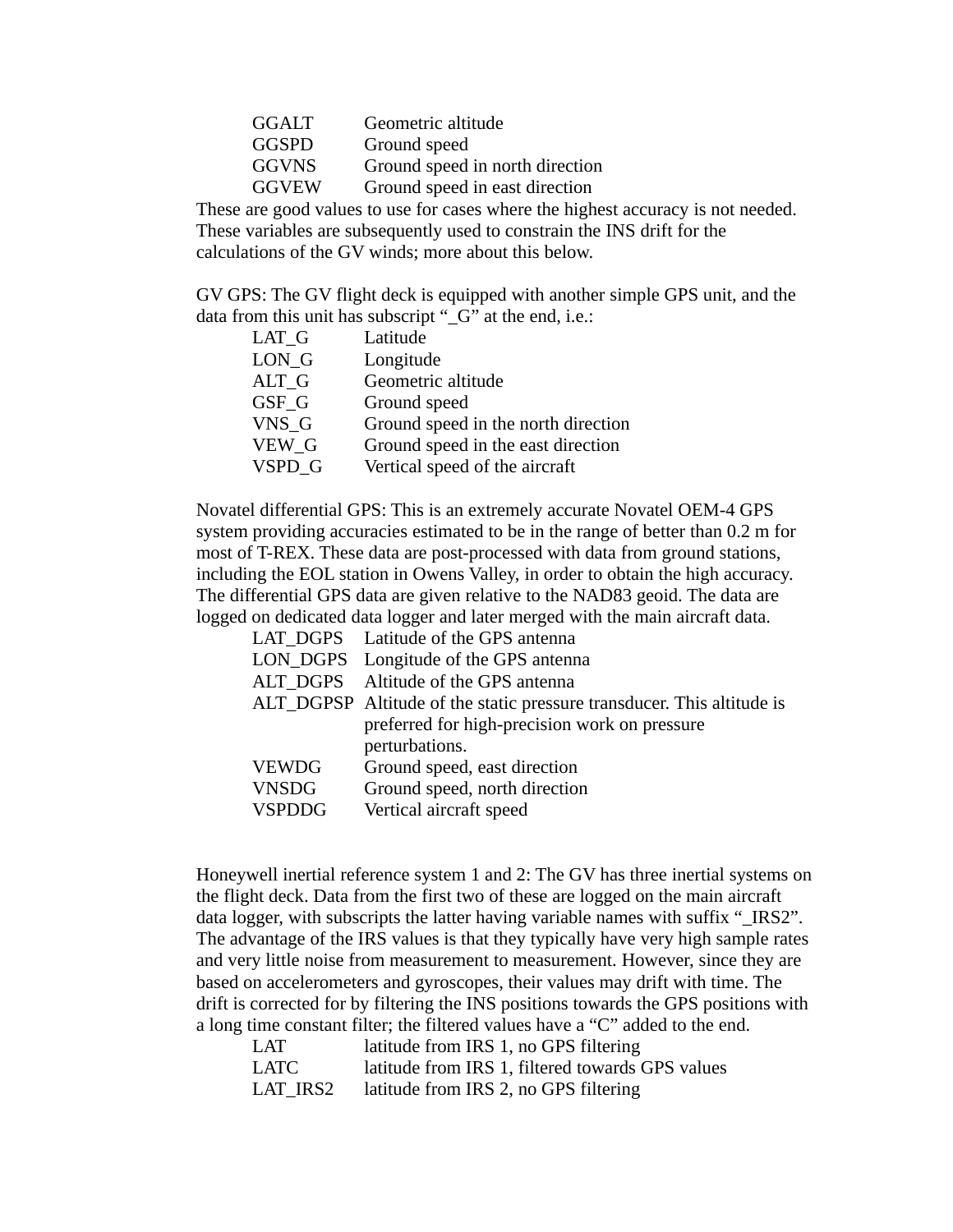| <b>LON</b>  | longitude from IRS 1, no GPS filtering            |
|-------------|---------------------------------------------------|
| <b>LONC</b> | longitude from IRS 1, filtered towards GPS values |
| LON IRS2    | longitude from IRS 2, no GPS filtering            |
|             |                                                   |
| <b>GSF</b>  | ground speed from IRS 1, no GPS filtering         |
| GSF IRS2    | ground speed from IRS 2, no GPS filtering         |

The choice of variables for position analysis depends on the type of analysis; in general the Garmin GPS is sufficiently accurate. However, for very precise analysis we recommend using the differential GPS data. For instance, in the T-REX area, the Garmin data have an accuracy of aircraft altitude of +/-3 m, whereas the differential GPS is estimated to be accurate to better than +/-0.3 m for 95% of the time. The avionics GPS may only have an altitude accuracy estimated to be +/-15 m.

#### **Attitude angles:**

The two Honeywell IRS units measure aircraft attitude angles. PITCH pitch angle from IRS 1 (nose up is positive) PITCH\_IRS2 pitch angle from IRS 2 ROLL roll angle from IRS 1 (right wing down is positive) ROLL IRS2 roll angle from IRS 2 THDG true heading from IRS 1 THDG\_IRS2 true heading from IRS 2

The values of pitch angle (PITCH) have been corrected using in-flight measurements to give approximately the same values as the aircraft attack angle (ATTACK) for long parts of each flight; this correction is done on a flight-by-flight basis to give a near-zero mean updraft over extended flight legs. The variation from flight to flight of this offset is caused by small differences in the pre-flight alignment of the inertial navigation system. No alignment correction has been applied to PITCH\_IRS2.

## **Wind speeds:**

Wind speeds are derived based on the 5-hole nose cone, other pressure measurements, temperature and inertial measurements supported by GPS data. The use of the Mensor 6100 pressure sensors for ADIFR, BDIFR, QCF and QCF results in the following limitations on the wind data: These pressure measurements were sampled at 50 sps and thus resulting in power spectra to 25 Hz. Examination of power spectra and specifications from Mensor indicate that the sensors have internal filters with a -3dB (half-power) cutoff at 12 Hz, resulting in a noticeable roll-off in the spectra beginning approximately at 6 to 7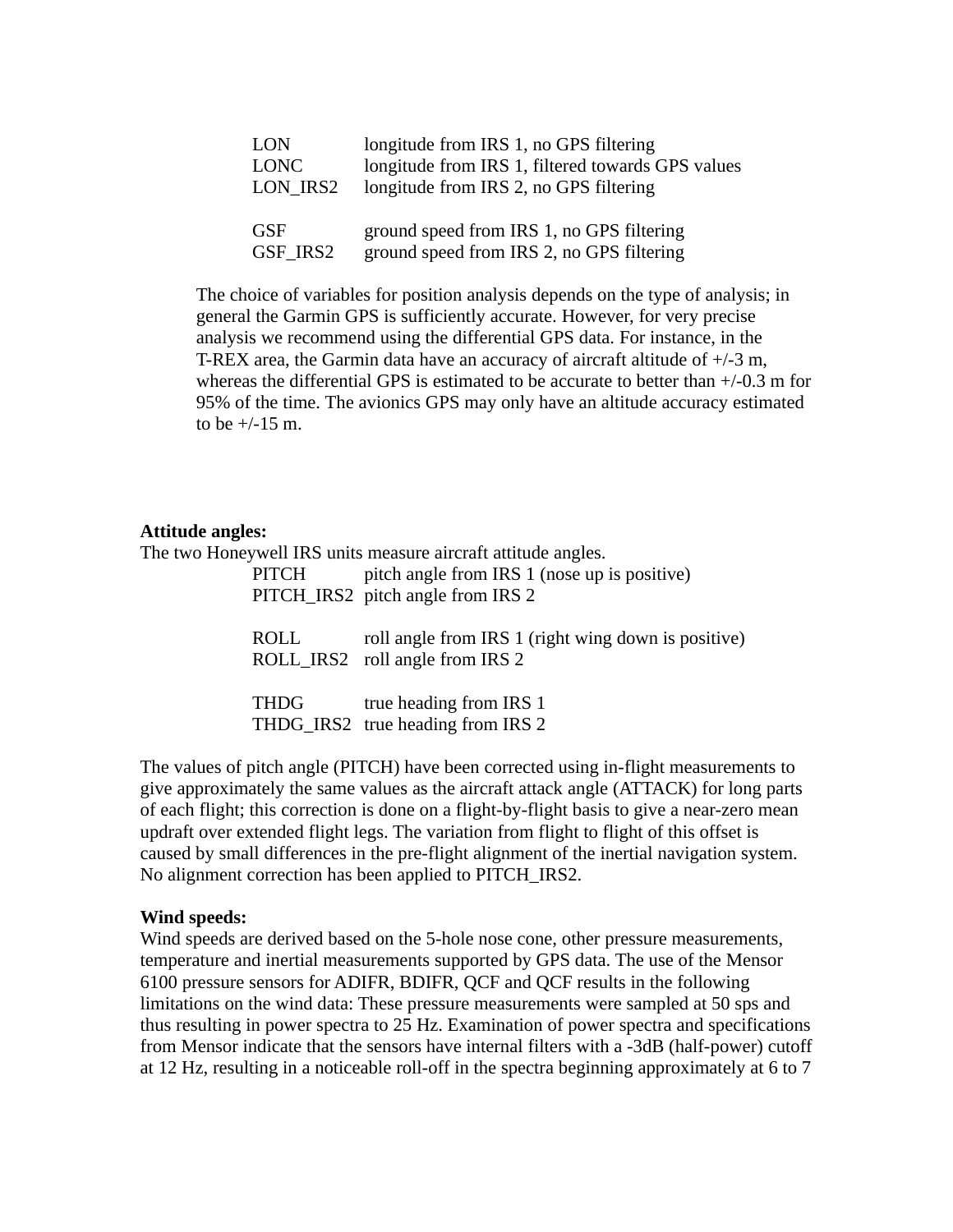Hz. Users of wind data should be aware that contributions to covariances and dissipation calculations will be affected at and above these frequencies.

The flight-by-flight offset to PITCH has been implemented to give near-zero updrafts velocities over long time scales. Users doing analysis on shorter flight segments will have to decide if they feel that any remaining mean updrafts should be removed.

The following lists the most commonly used wind variables:

| UI         | Wind vector, east component                              |
|------------|----------------------------------------------------------|
| <b>UIC</b> | Wind vector, east component, GPS corrected for INS drift |
| VI         | Wind vector, north component                             |
| <b>VIC</b> | Wind vector, north component, GPS corrected              |
| UX         | Wind vector, longitudinal component                      |
| <b>UXC</b> | Wind vector, longitudinal component, GPS corrected       |
| <b>VY</b>  | Wind vector, lateral component                           |
| <b>VYC</b> | Wind vector, lateral component, GPS corrected            |
| WI         | Wind vector, vertical gust component                     |
| <b>WIC</b> | Wind vector, vertical gust component, GPS corrected      |
| WS         | Wind speed, horizontal component                         |
| <b>WSC</b> | Wind speed, horizontal component, GPS corrected          |
| <b>WD</b>  | Horizontal wind direction                                |
| WDC        | Horizontal wind direction, GPS corrected                 |

RAF recommends using the GPS corrected wind components, i.e. the variables ending in "C".

# **CN:**

Condensation nuclei (CN) were measured using a Quant Technology instrument WCP-LP, modified by Aerosol Dynamics Inc. The basic instrument, prior to modification, is similar to a TSI 3786. This new instrument uses water-based supersaturation to grow particles to detectable sizes. (Other instruments commonly use butanol as the vapor). The minimum detectable particle size is nominally 7 nm. The CN sensor is a development project that is continuing. The sensor would on occasion stop functioning at high altitude, and commonly these periods extended until the aircraft descended to lower altitudes. This was primarily a problem earlier in the deployment period. In Section 2 are described most of the periods for which the sensor was not functioning. Users should also be aware that the periods of gently decreasing CN concentrations prior to the malfunctioning periods might also have erroneous CN concentrations.

| CONCN WCN | CN concentration                   |
|-----------|------------------------------------|
| TOCN WCN  | Temperature of sensor optics block |
| PCN WCN   | Pressure at sensor optics block    |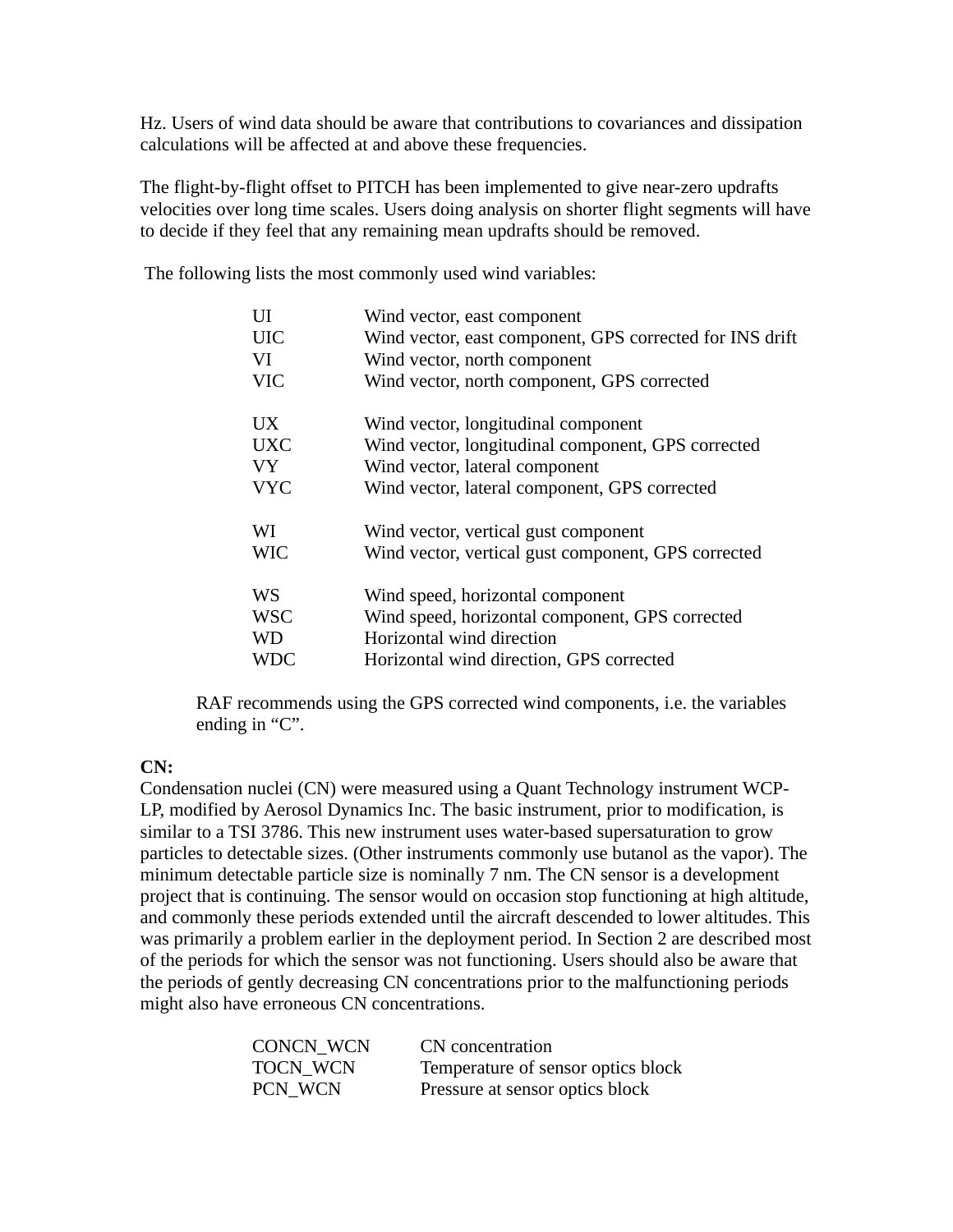The CN concentration is given in units of #/cm3 inside the sensor growth tube. To calculate to ambient conditions or to standard temperature and pressure condition, users can calculate the concentrations using TOCN\_WCN and PCN\_WCN. For more information users are encouraged to contact Dr. Dave Rogers, 303-497-1054.

## **Ozone:**

An ozone chemiluminescence instrument (provided by PIs Dr. Andy Weinheimer, Dr. Teresa Campos and Dr. Ilana Pollack, NCAR/ACD) was flown on the GV during T-REX. This instrument relies on a reaction between NO and ambient ozone, and calibration periods are apparent as occasional missing data. Time synchronization was obtained by calculation of inlet delays, and the data were interpolated to facilitate comparison with other aircraft measurements. The ozone mixing ratio was merged into standard RAF data files:

XO3MR Corrected ozone mixing ratio

A separate document (GV in situ O3) describes the ozone measurements in depth.

# **TKE:**

An experimental variable, TKE, has been derived based on the three components of the wind and the horizontal wind speed. This variable is not for general use, but it will be used for internal RAF work.

# **CO:**

In situ carbon monoxide was measured by a commercial vacuum ultraviolet resonance fluorescence instrument, the Aero-Laser AL5002. An inlet compressor was implemented to allow operation at all GV altitudes. The AL5002 has a lower detection limit of 3 ppbv with an accuracy of  $+/-$  (3ppbv  $+5\%$ ):

XCOMR CO mixing ratio (ppbv)

Quality assured data were obtained for 10 of 12 T-REX flights; the instrument was not functional during research flights 3 and 10. Processed data have been corrected for an altitude-dependent time delay associated with the relatively long inlet line. Delays ranged from 0-8 seconds, and the data have been synchronized before being merged into the standard RAF data files. The CO instrument needed calibration every 30-60 minutes, and this is apparent as missing data. An intercomparison was conducted with CO measured from the UKMO BAe-146 during RF07. A plot comparing data from the two instruments was prepared by Ilana Pollack and is shown below. Please note that preliminary data were used in this figure; it is possible that agreement will improve upon further analysis.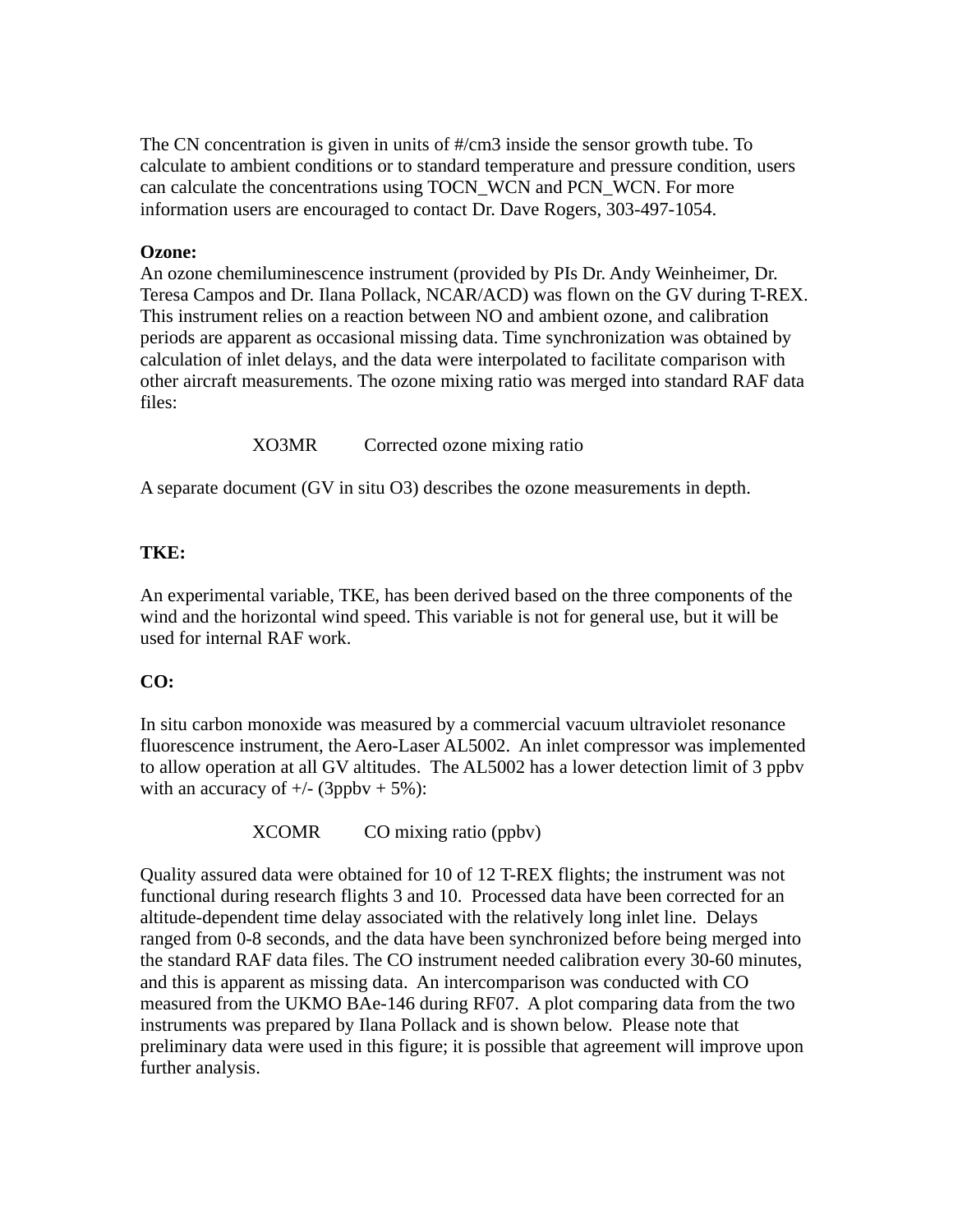To correct for occasional problems with spikes in the data (as can be seen at approximately 10:05 in the intercomparison plot), a 5-second median filter was applied to the data to remove spikes. If interest develops in faster-response data, the native 1 second data files can be made available.



The BAe\_CO data was arbitrarily shifted by a constant offset of -13 sec to match features in the GV\_CO and the O3 data.

*Comparison between GV CO measurements and BAE-146 CO measurements during T-REX RF07A.*

## **Liquid water content:**

A PMS-King type liquid water content sensor was installed on the GV just prior to the T-REX flights. The performance is still under investigation, and the following two variables should not be used at present:

| PLWC  | Dissipated power (wet $+$ dry terms) for the King probe. |
|-------|----------------------------------------------------------|
| PLWCC | Cloud liquid water content (do not use at present)       |

# **Data logging and averaging:**

Analog data, primarily the Rosemount and Harco temperature sensors and the cabin temperatures, were logged at 500 sps and averaged to 1 sps. Most of the remainder of the data were recorded as serial data (e.g., RS-232, ARINC data from the IRS units), etc.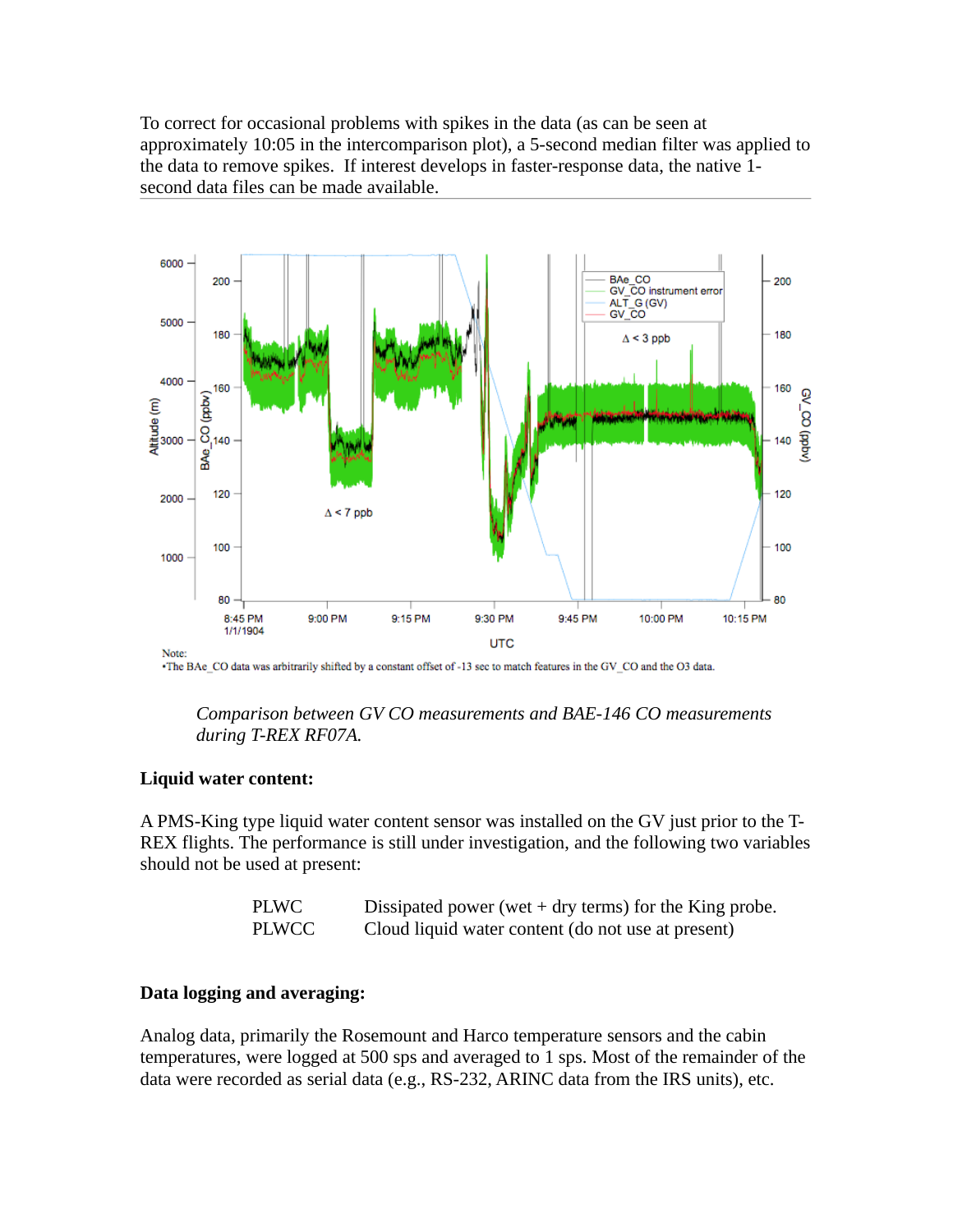The recordings listed for a given second contains measurements logged at e.g. 12:00:00.000 and until 12:00:01. The value of "Time" corresponding to this interval is given a 12:00:00 in the released data set.

All measurements are "time-tagged" at the time of logging. Subsequently these measurements are interpolated onto a regular grid and averaged.

RAF staff members have reviewed the data set for instrumentation problems. When an instrument has been found to be malfunctioning, specific time intervals are noted. In those instances the bad data intervals have been filled in the netCDF data files with the missing data code of -32767. In some cases a system will be out for an entire flight.

## **Measurements on the ground:**

Virtually all measurements made on the aircraft require some sort of airspeed correction or the systems simply do not become active while the aircraft remains on the ground. None of the data collected while the aircraft is on the ground should be considered as valid.

## **Recommendation for variable names:**

In general RAF recommends using the 'reference' variables (those ending in "X"), where several exist; however, as explained above, there are exceptions to this rule (e.g., highaltitude humidity).

# **Section 2: Flight-by-flight summary**

## **RF01:**

No CN data for 17:05 – 19:05 and 22:38 - 23:52, approx.

## **RF02:**

No CN data for 21:47 – 22:05, 22:55 – 23:40, 00:21 – 01:00, 01:30 – 01:50 and  $02:35 - 03:48$ , approx.

## **RF03:**

No CN data for 21:20 – 23:23, 00:15 – 00:56 and 01:53 – 03:42, approx. No CO data.

## **RF04:**

No CN data for 20:00 – 22:25, 23:17 – 23:59 and 00:43 – 02:06, approx.

## **RF05:**

No CN data for the entire flight.

# **RF06:**